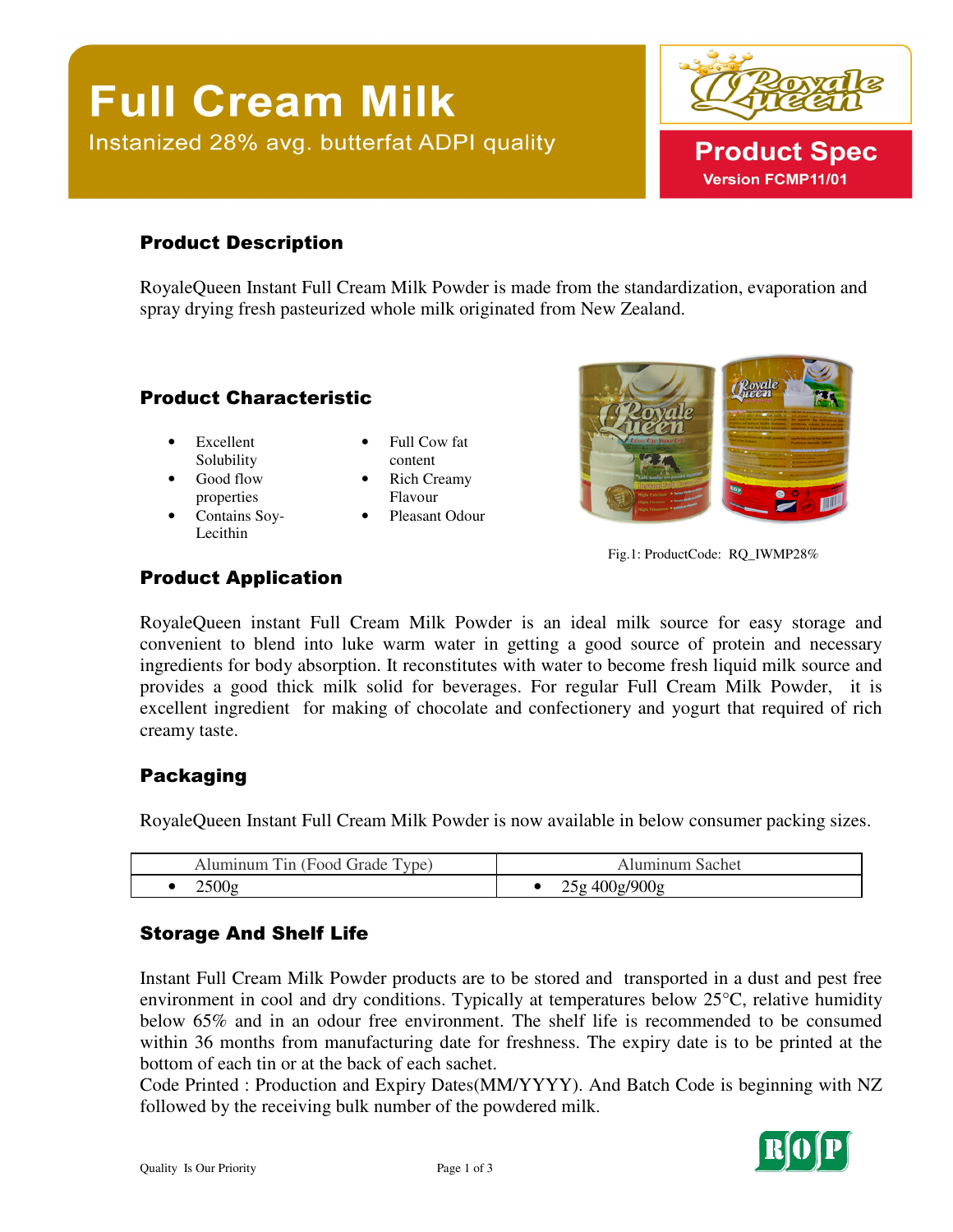

# Product Analysis

Instant Full Cream Milk Powder which is sampled, prepared and tested in accordance with documented procedures shall have the following composition (The value output are typical as measured on an "as is" basis):

Ingredients: Fresh milk, Soya Lecithin, Vitamin A, Vitamin D3, Vitamin B1, Vitamin C, Iron, Zinc, Calcium and Folic Acid.

### **Typical Composition Analysis Typical Chemical Analysis**

| Protein $(N x 6.38)$        | 26.80 |
|-----------------------------|-------|
| Moisture $(g/100g)$         | 2.7   |
| Fat $(g/100g)$              | 28.03 |
| Total Carbohydrate (g/100g) | 36.30 |
| Minerals $(g/100g)$         | 56    |

### **Typical Nutritional Analysis Typical Physical Properties**

| Energy $(kJ/100g)$     | 2067      |
|------------------------|-----------|
| Calories (kcal/100g)   | 494       |
| Lactose $(g/100g)$     | 37.8      |
| Fibre $(g/100g)$       | ${<}1.0$  |
| Cholesterol (mg/100g)  | 69        |
| Saturated fat (g/100g) | 17.3      |
| Vitamin A (IU/100g)    | 2100 I.U. |
| Vitamin D3 (IU/100g)   | 350 I.U.  |
| Vitamin C $(mg/100g)$  | 8.0       |
| Iron $(mg/100g)$       | 0.2       |
| Sodium $(mg/100g)$     | 270       |
| Calcium (mg/100g)      | 1150      |

| Aerobic Plate Count (cfu/g)      | < 10,000            |
|----------------------------------|---------------------|
| Coliforms/(g)                    | Not Detected        |
| Escherichia Coli $(\frac{1}{g})$ | Not Detected        |
| Yeast & Moulds (cfu/g)           | ا >                 |
| $Coag + Staph aureus (g)$        | <b>Not Detected</b> |
| Salmonella (/750g)               | Not Detected        |

| Titratable Acidity ( $\%$ m/v) | 0.10         |  |
|--------------------------------|--------------|--|
| Inhibitory Substances (IU/ml)  | Not Detected |  |

| Bulk Density (g/ml)         | 0.49       |
|-----------------------------|------------|
| Insolubility Index (ml)     | <1.0       |
| Colour                      | Pale Cream |
| Flavour                     | Creamy     |
| Odour                       | Clean      |
| Scorched Particles (/32.5g) |            |

### **Typical Microbiological Analysis Typical Environmental Analysis**

| Pesticides (screening) |            |
|------------------------|------------|
| -organochlorine(mg/kg) | < 0.002    |
| -polychlorine (mg/kg)  |            |
| $-PCB$ (mg/kg)         | < 0.03     |
| Heavy metals           |            |
| $-arsenic(mg/kg)$      | < 0.02     |
| $-lead(mg/kg)$         | < 0.05     |
| $-cadmium(mg/kg)$      | < 0.002    |
| $-mercury(mg/kg)$      | < 0.01     |
| Radioactivity          |            |
| -caesium $137(Bq/kg)$  | <5         |
| -caesium $134(bq/kg)$  | <5         |
| Antibiotics            | neg. Delvo |